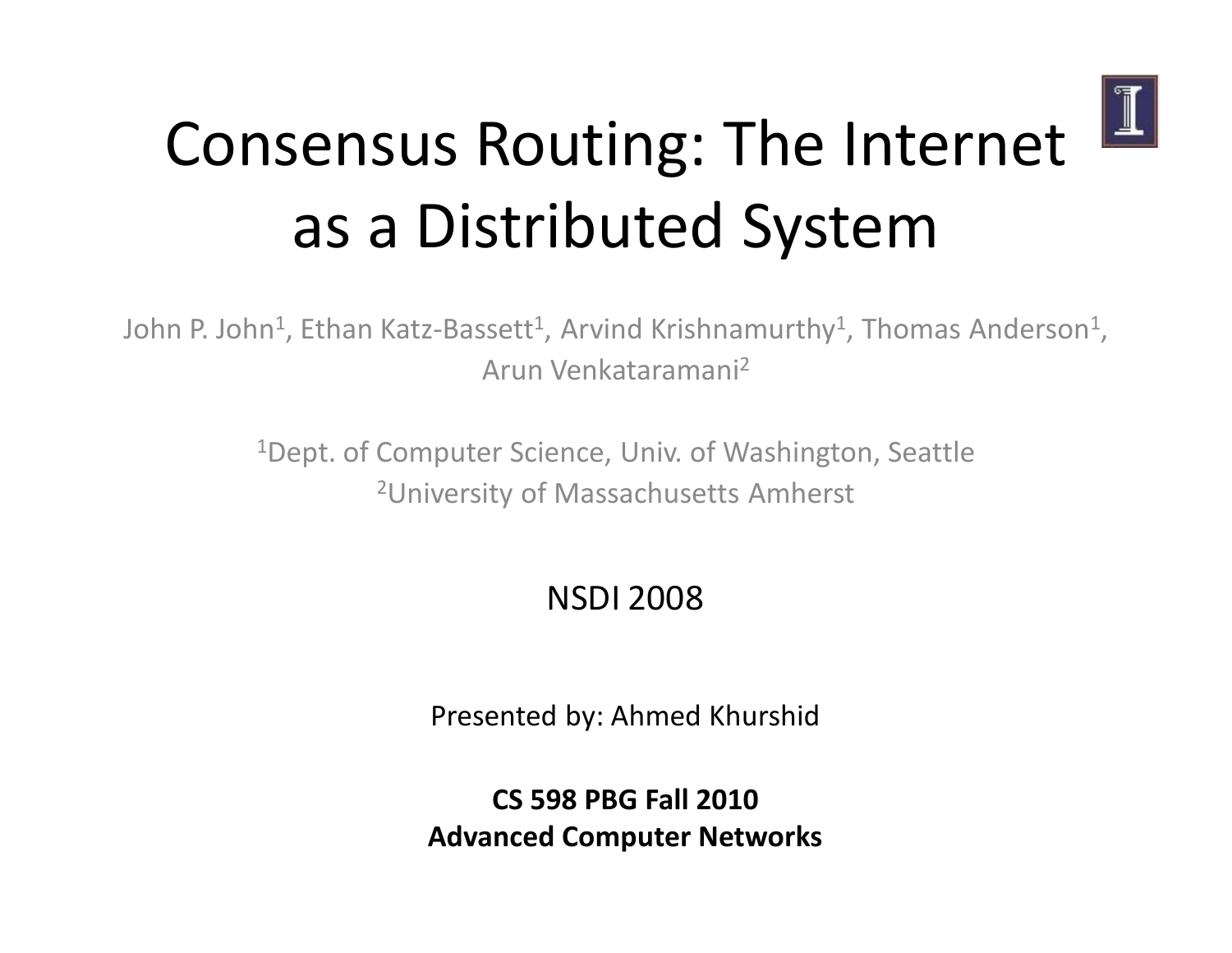

# **Outline**

- Routing pathologies affecting reliability
- Effect of delayed routing convergence
- $\bullet$ Existing proposals for improving network reliability
- $\bullet$  Consensus Routing – The Internet as a Distributed System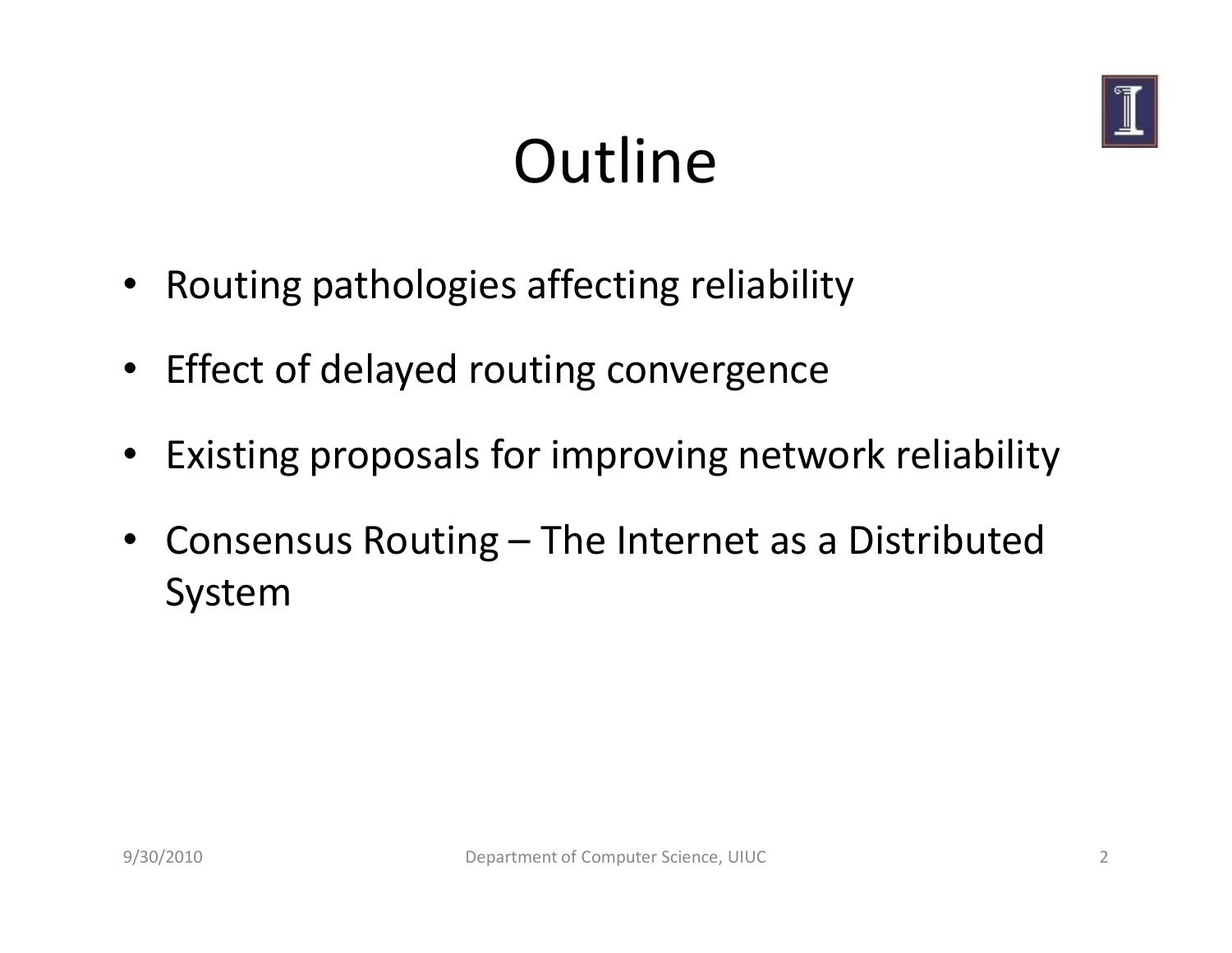

### What do we expect from a network?

- $\bullet$  Common expectation
	- – $-$  Seamless connectivity from the source to the destination
- Application specific expectations
	- – $-$  End-to-end reliability
	- – $-$  Sufficient throughput
	- – $-$  Low latency, jitter, etc.
- $\bullet$  However, the network does not always behave the way we want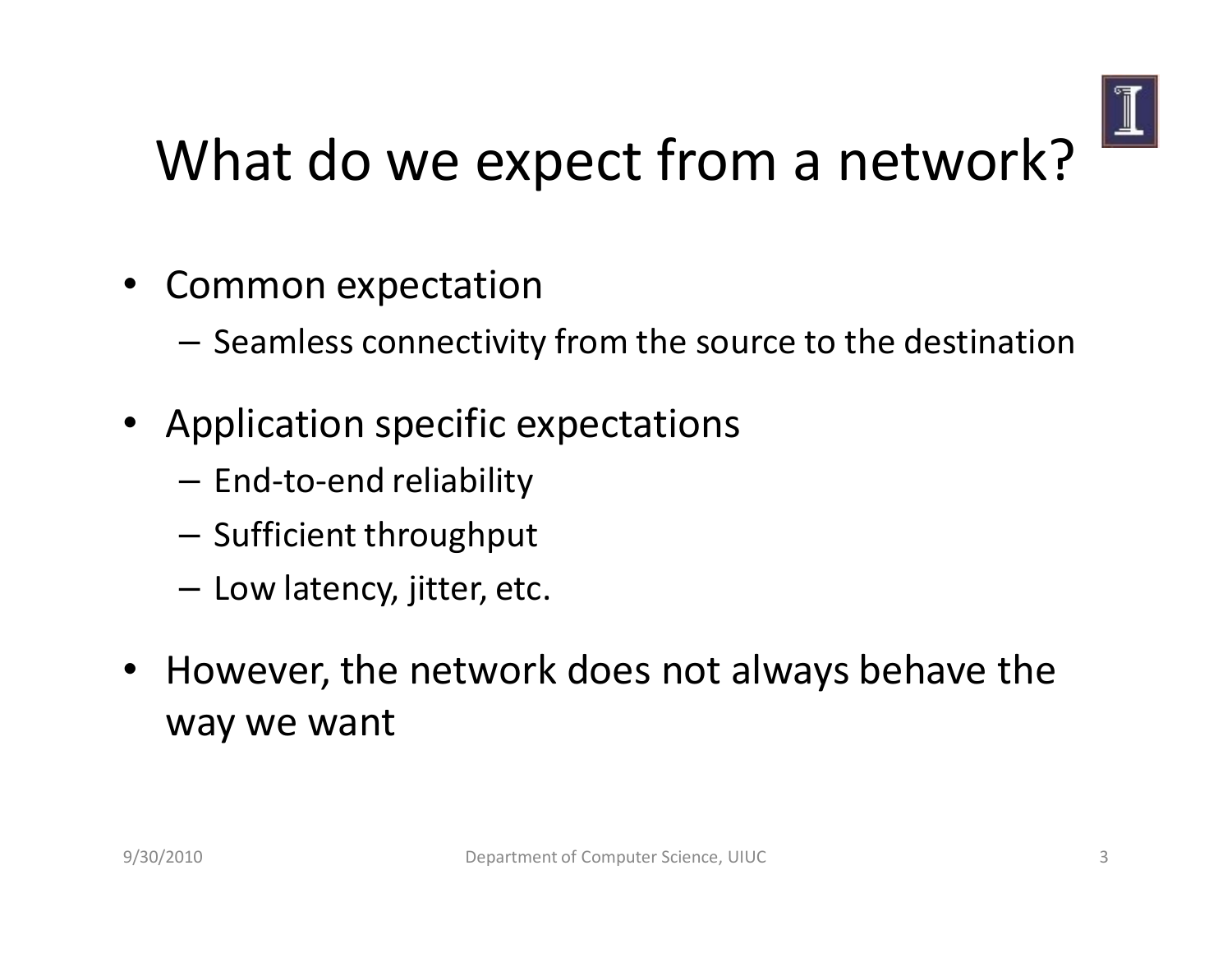

# Routing Pathologies

- Distributed nature of Internet routing results in unpredictable behavior
- Not all the routers have a consistent view of the network all the time
	- – $-$  Results in delayed routing convergence
- This causes
	- – $-$  Black holes
	- – $-$  Routing loops (eventually creating black holes)
	- – $-$  Sub-optimal routing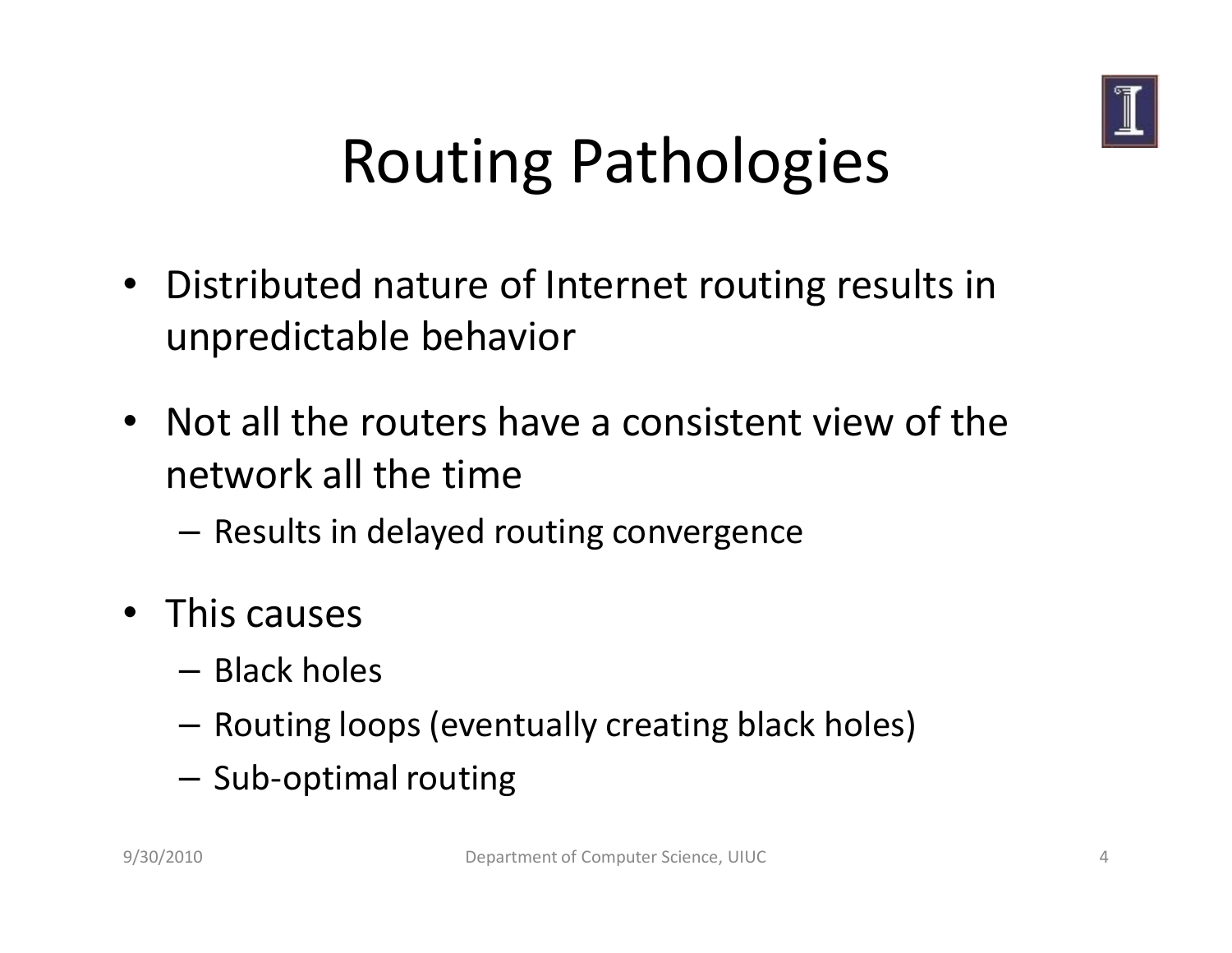

## Routing loop Examples

2 (3) prefers the path through 3 (2)

2 and 3 each prefer the other over 6

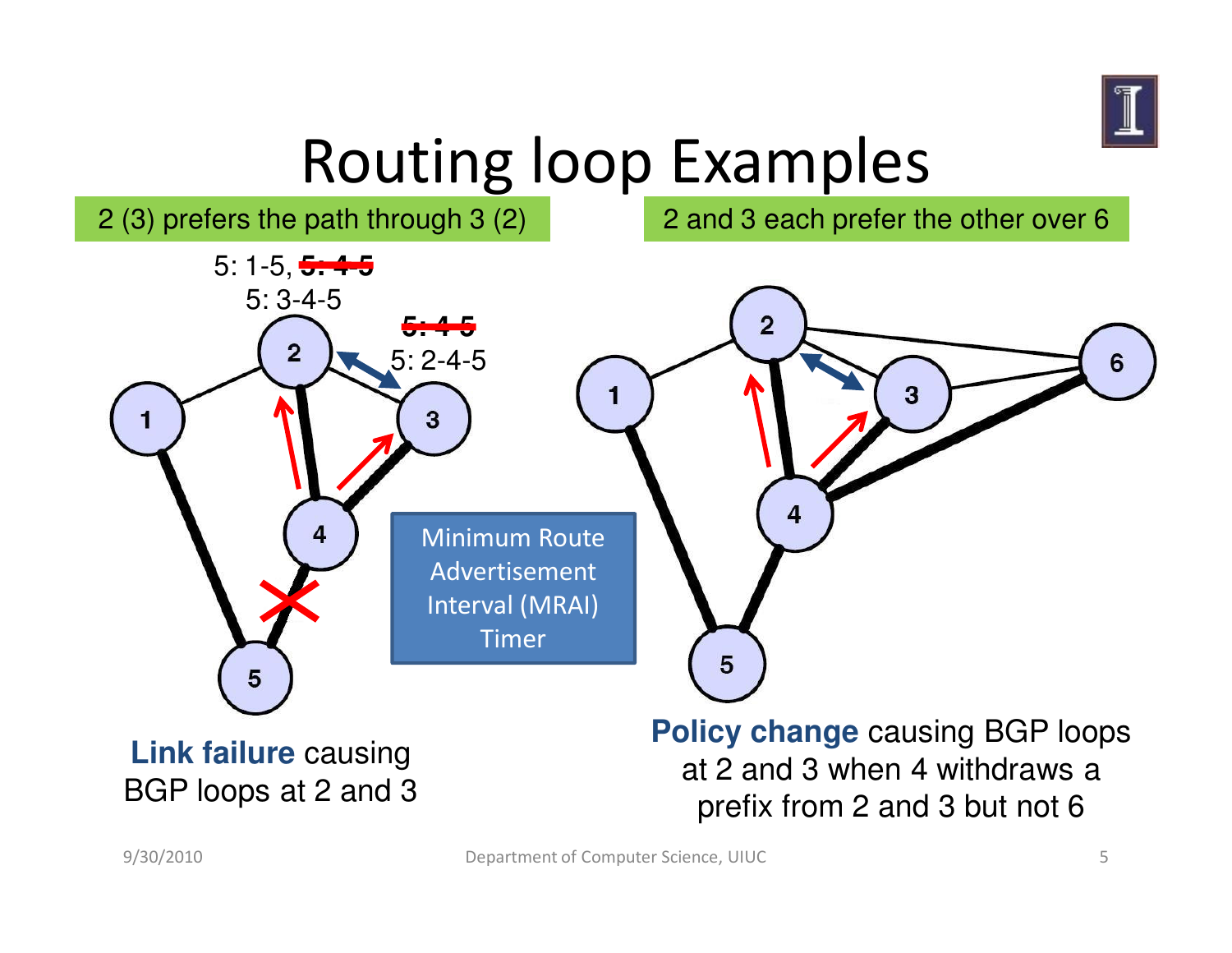

### Black hole Example

To reach P, AP is preferred over CD

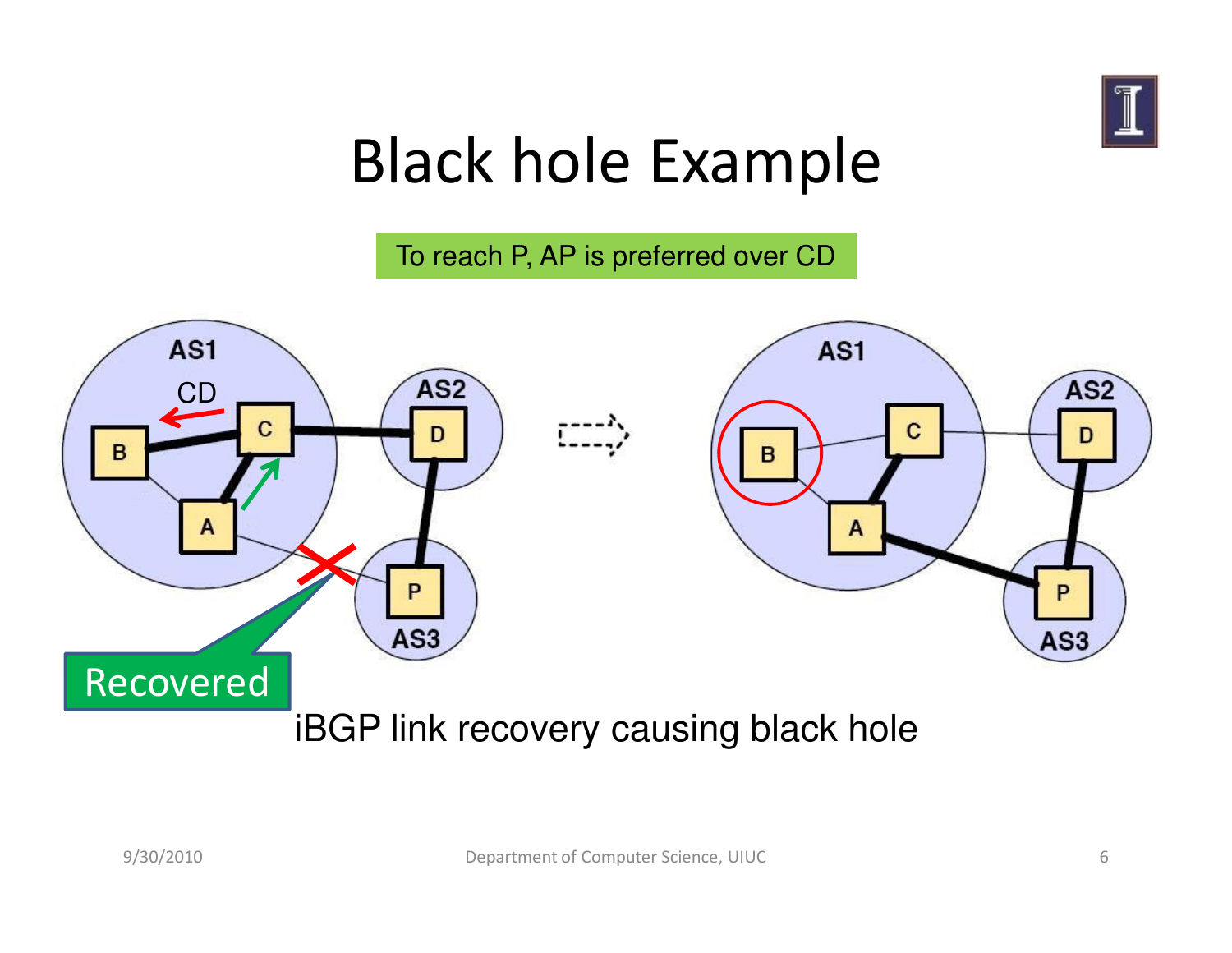

#### Effect of Delayed Routing Convergence (Labovitz et al.)



- •Tshort: represents both a route repair and failover
- •Tlong: represents both a route failure and failover

**Ref:** Labovitz et al., "Delayed Internet Routing Convergence", SIGCOMM 2000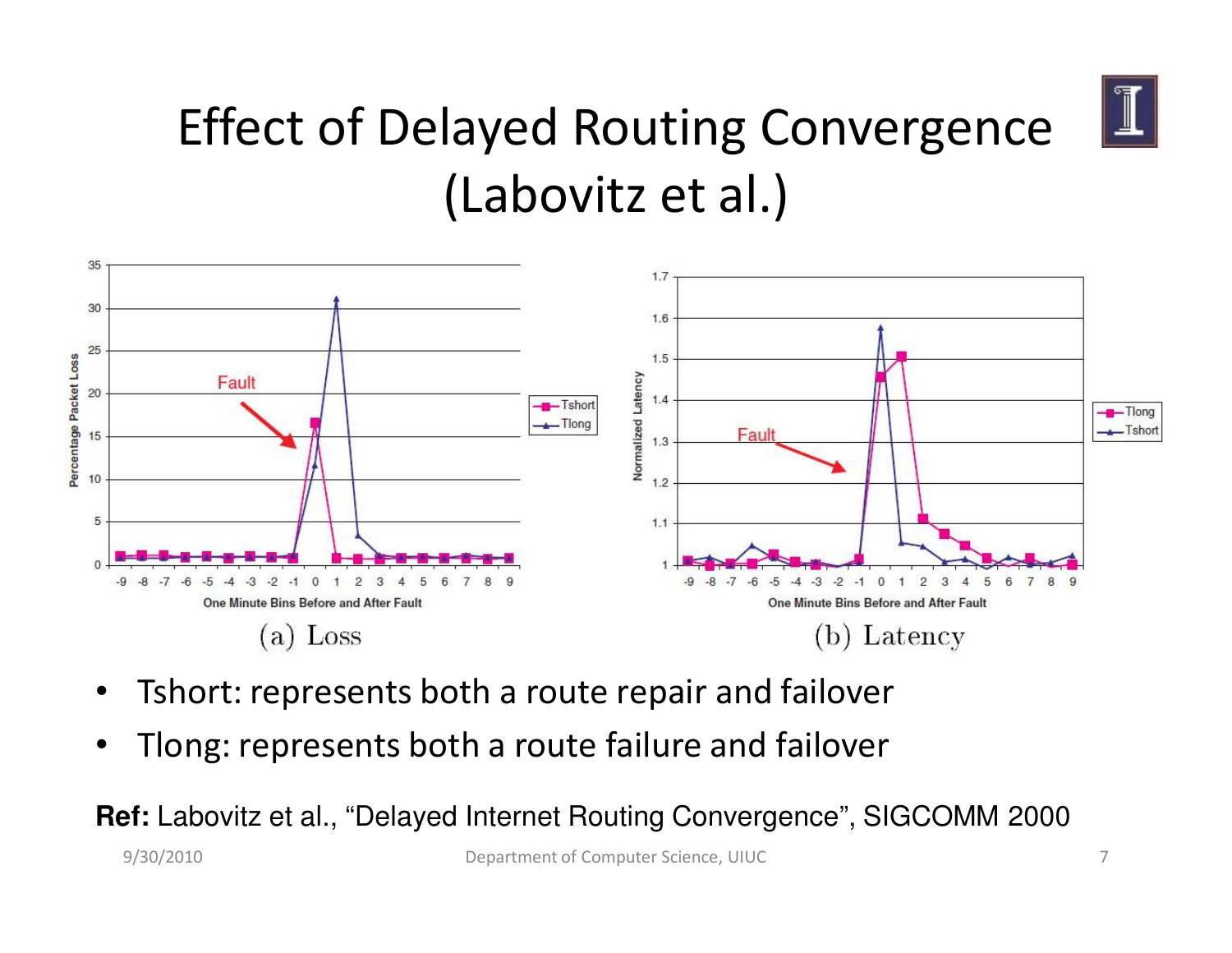

# Existing proposals for improving network reliability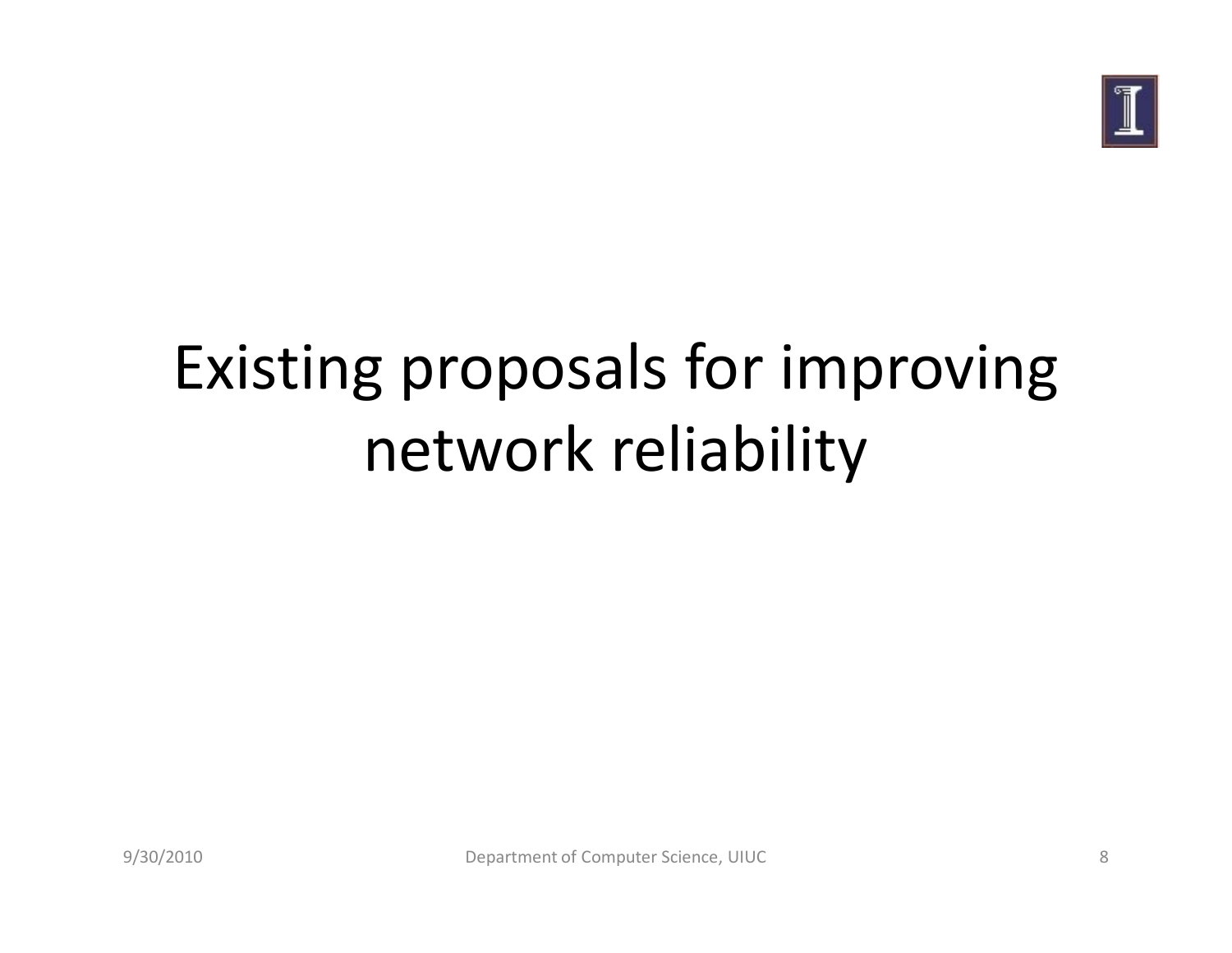

#### Achieving Convergence-Free Routing(Lakshminarayanan et al.)

- •A reactive approach
- $\bullet$  Packets carry failure information
- $\bullet$  Routers compute fault-free path onthe-fly
- $\bullet$  No routing update is exchanged among the routers



**Ref:** Lakshminarayanan et al., "Achieving Convergence-Free Routing usingFailure-Carrying Packets", SIGCOMM 2007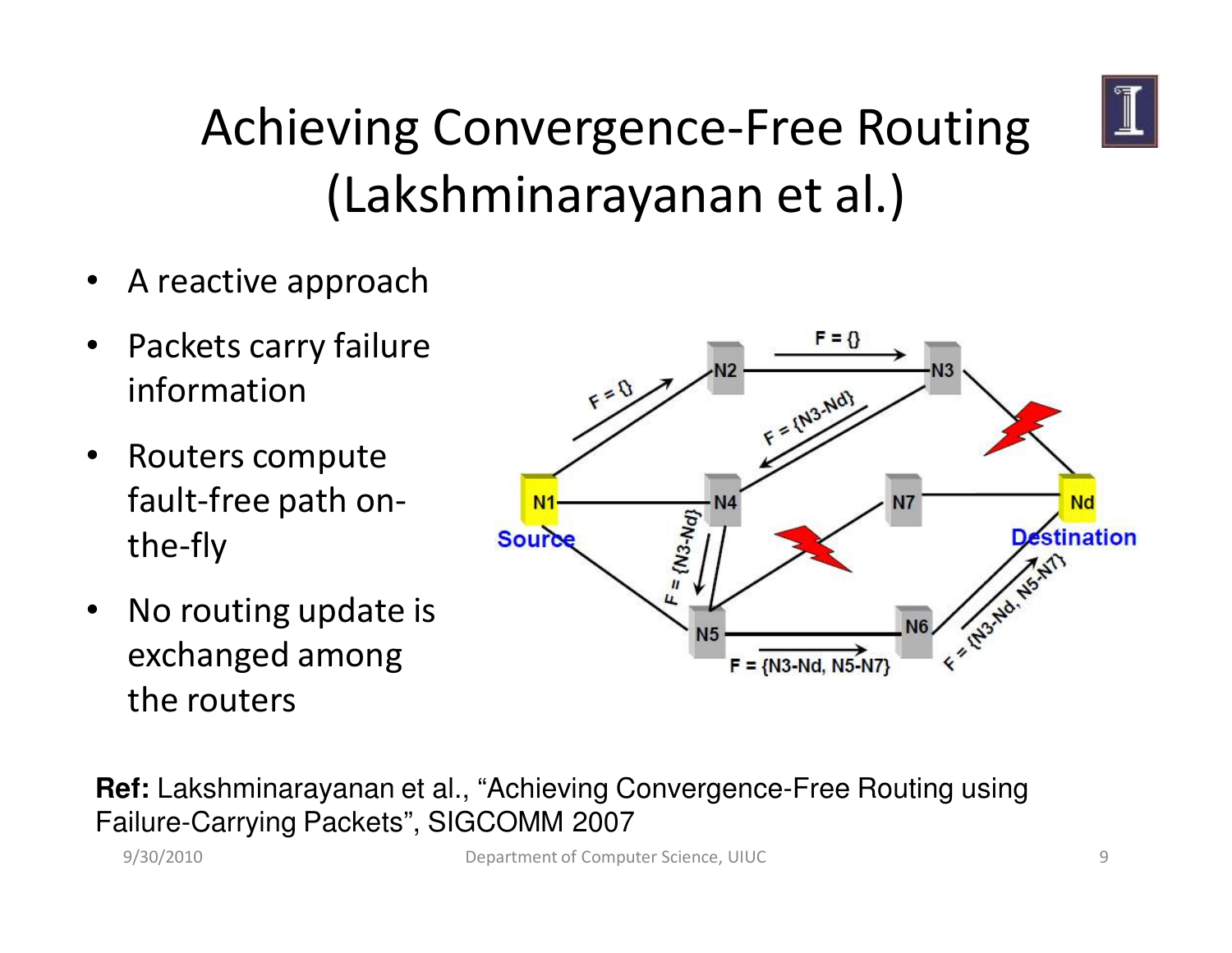

#### SafeGuard: Safe Forwarding during Route Changes (Li et al.)

- $\bullet$  Packets carry remaining path cost
- $\bullet$  Change in path cost indicates change of route
- $\bullet$  Approximates the effect of a full source route



#### **Ref:** Li et al., "SafeGuard: Safe Forwarding during Route Changes", CoNEXT 2009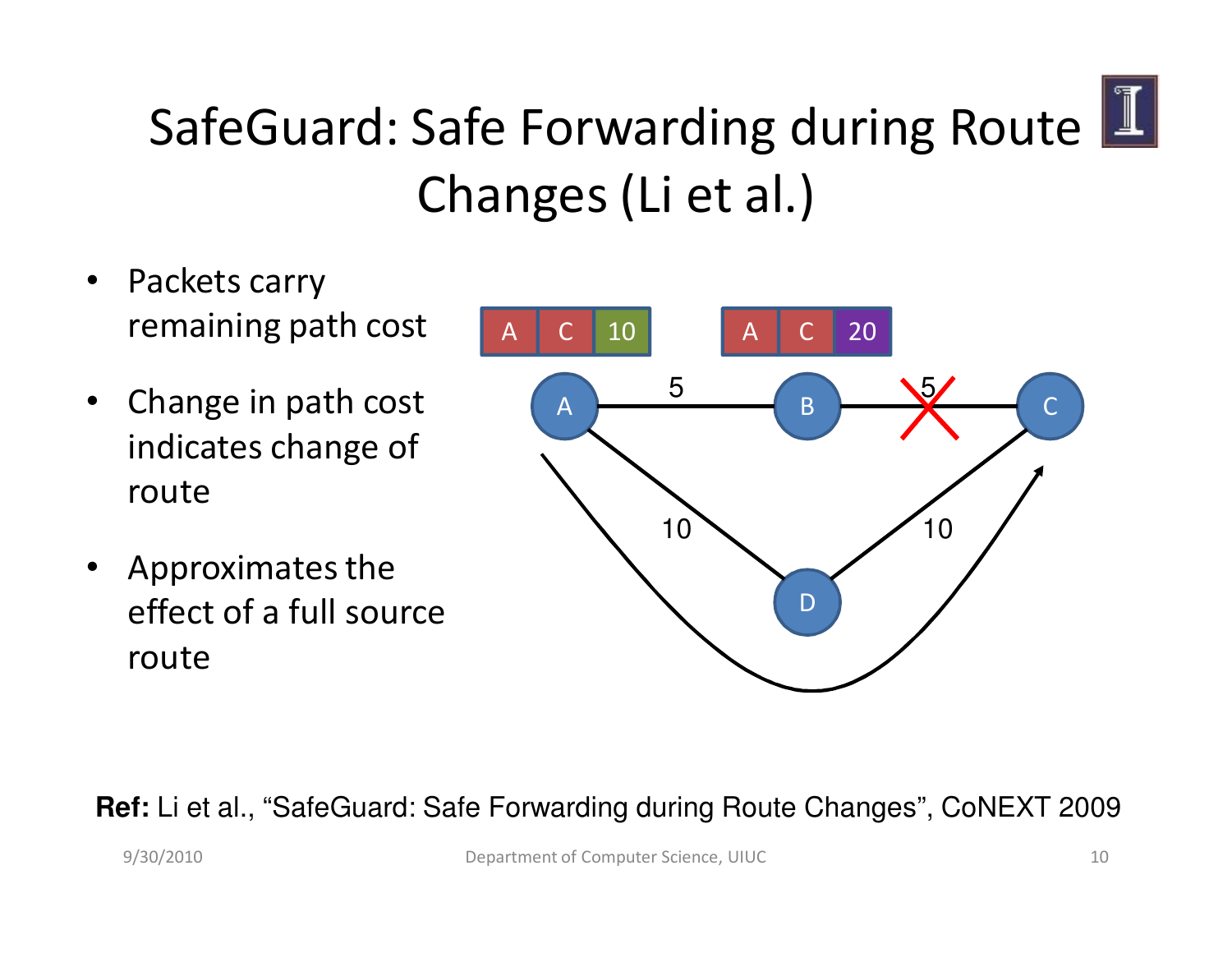

#### RBGP: Staying Connected In a Connected World (Kushman et al.)

- •A proactive approach
- • ASes advertise precomputer backup paths for failover
- • Increases processing and control overhead



#### $\sim$  11 **Ref:** Kushman et al., "RBGP: Staying Connected In a Connected World", NSDI 2007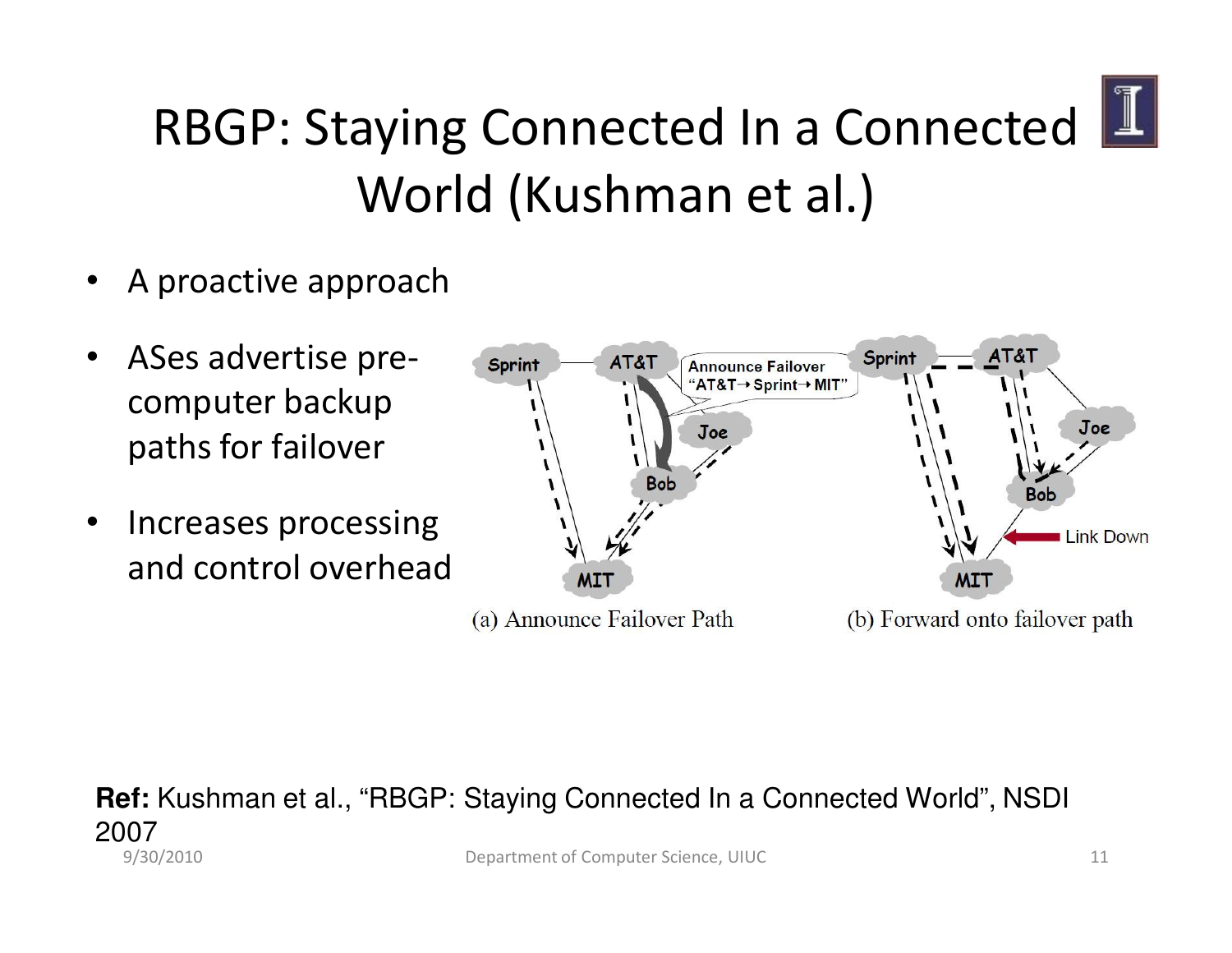

## Consensus Routing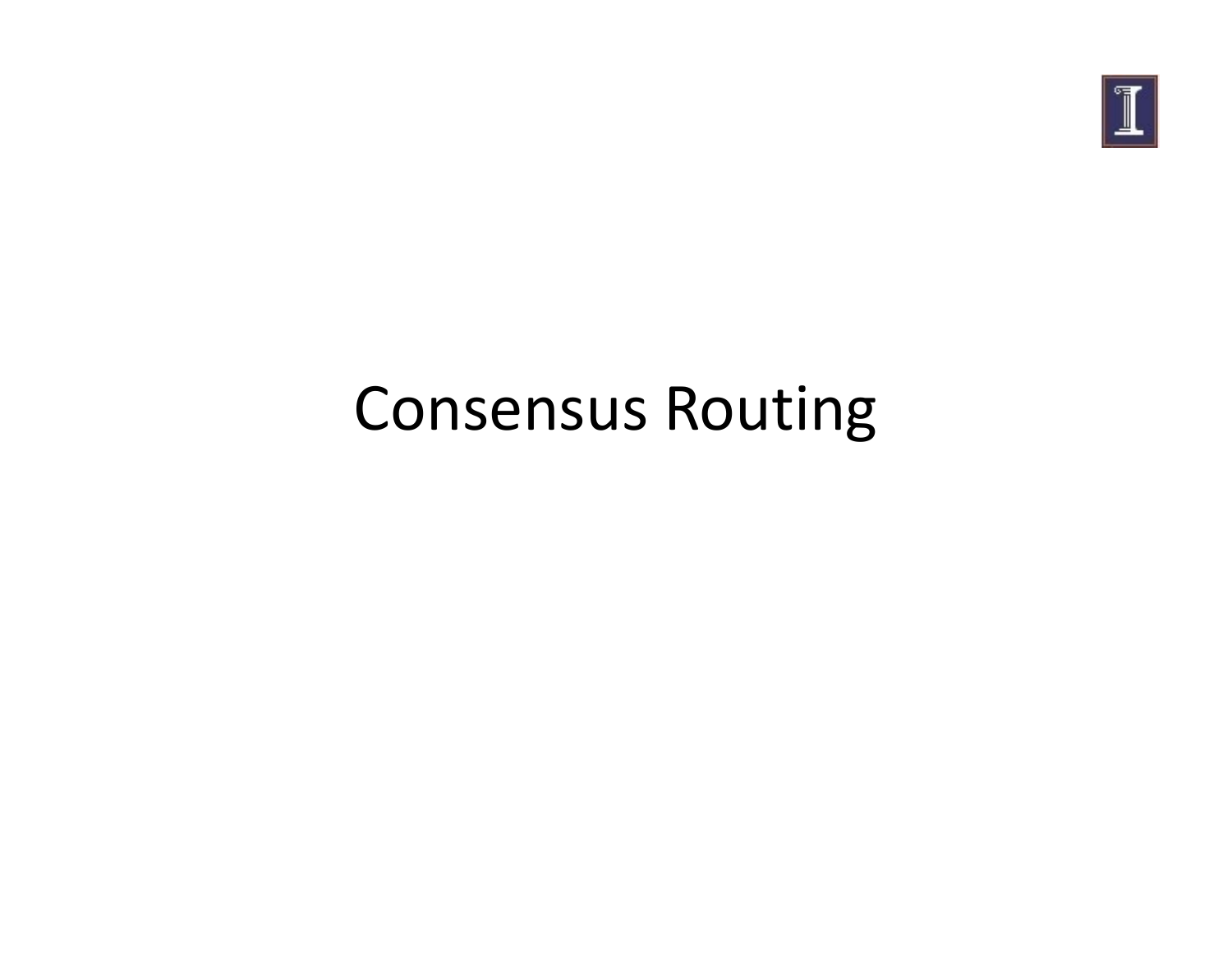

#### Motivation

- Internet routing protocols (both intra and inter domain) usually favors responsiveness over consistency
	- – A new route is incorporated in the forwarding table before propagating the same to neighbors
- Results in routing loops and blackholes
- Usually there is no extra effort to ensure consensus
	- – $-$  Solutions have been proposed for intra-domain routing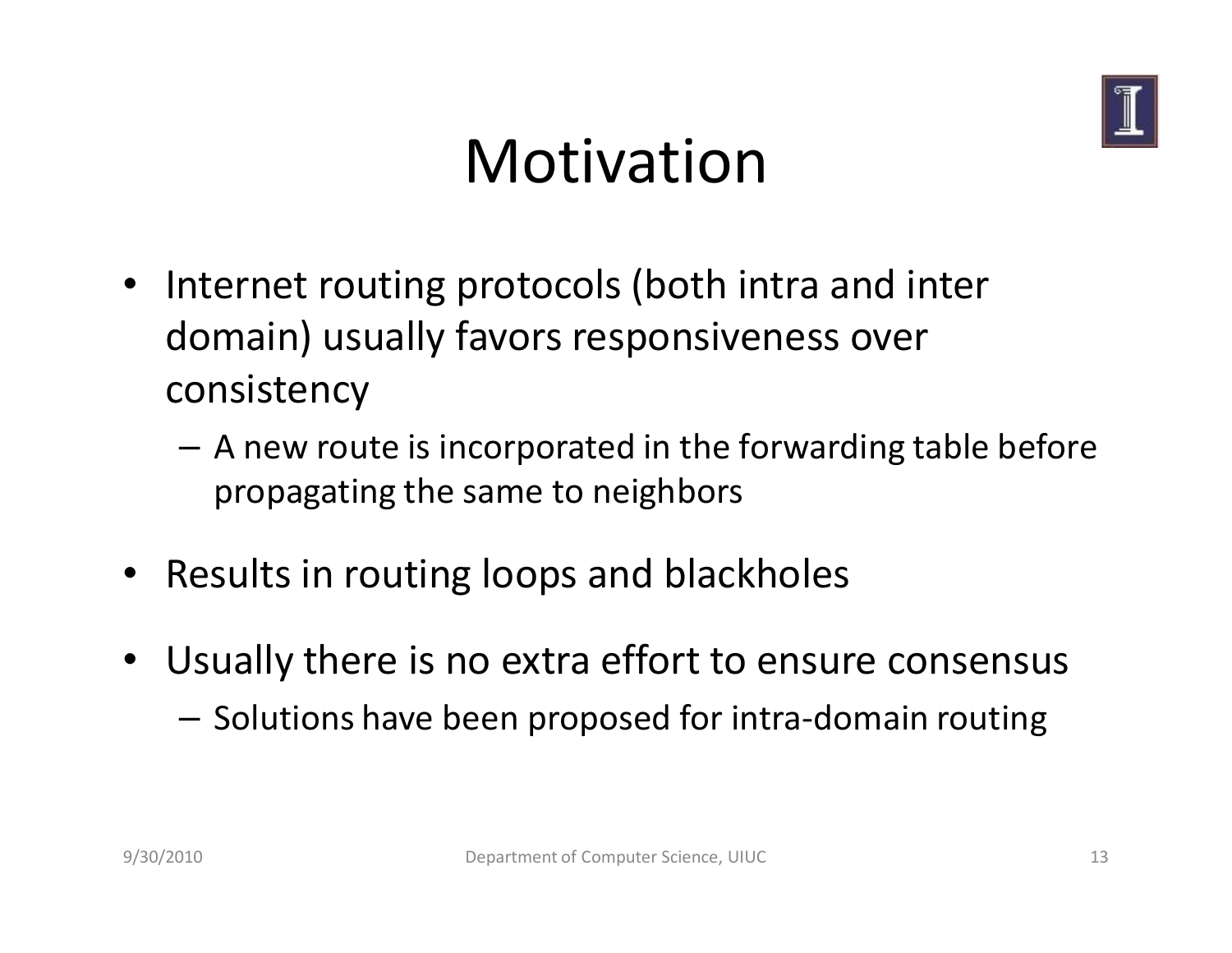

### Consensus Routing

- A consistency first approach that cleanly separatessafety and liveness of routing
	- – $-$  Safety: All the routers use a consistent route towards a destination (i.e., no loops)
	- – $-$  Liveness: Quick reaction to failures and policy changes
- Ensure both consistent behavior and quick reaction
	- 1. Runs a distributed coordination algorithm to ensure globally consistent view of routing state
	- 2. Forwards packets using one of two logically distinct modes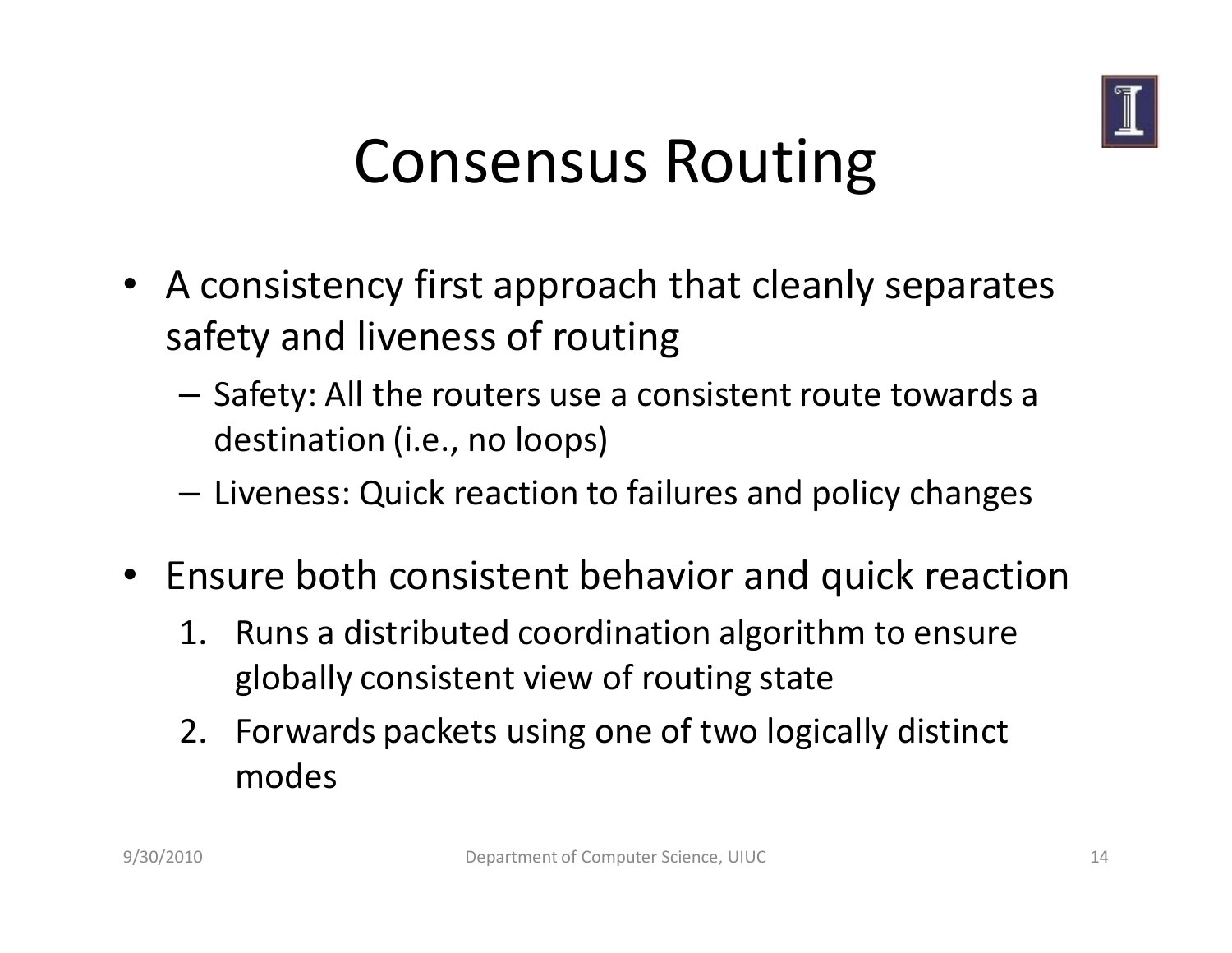

### Stable Mode

- $\bullet$  Consensus routing does not immediately incorporate a newly learned route into the forwarding table
- $\bullet$  Periodically, all routers engage in a distributed coordination algorithm
- The coordination is based on
	- Chandy-Lamport snapshot algorithm
	- •Paxos
- $\bullet$  Output of the coordination is used to compute a set of stable forwarding tables (SFTs) that are guaranteed to be consistent
	- •SFTs replace traditional FIBs (Forwarding Information Base)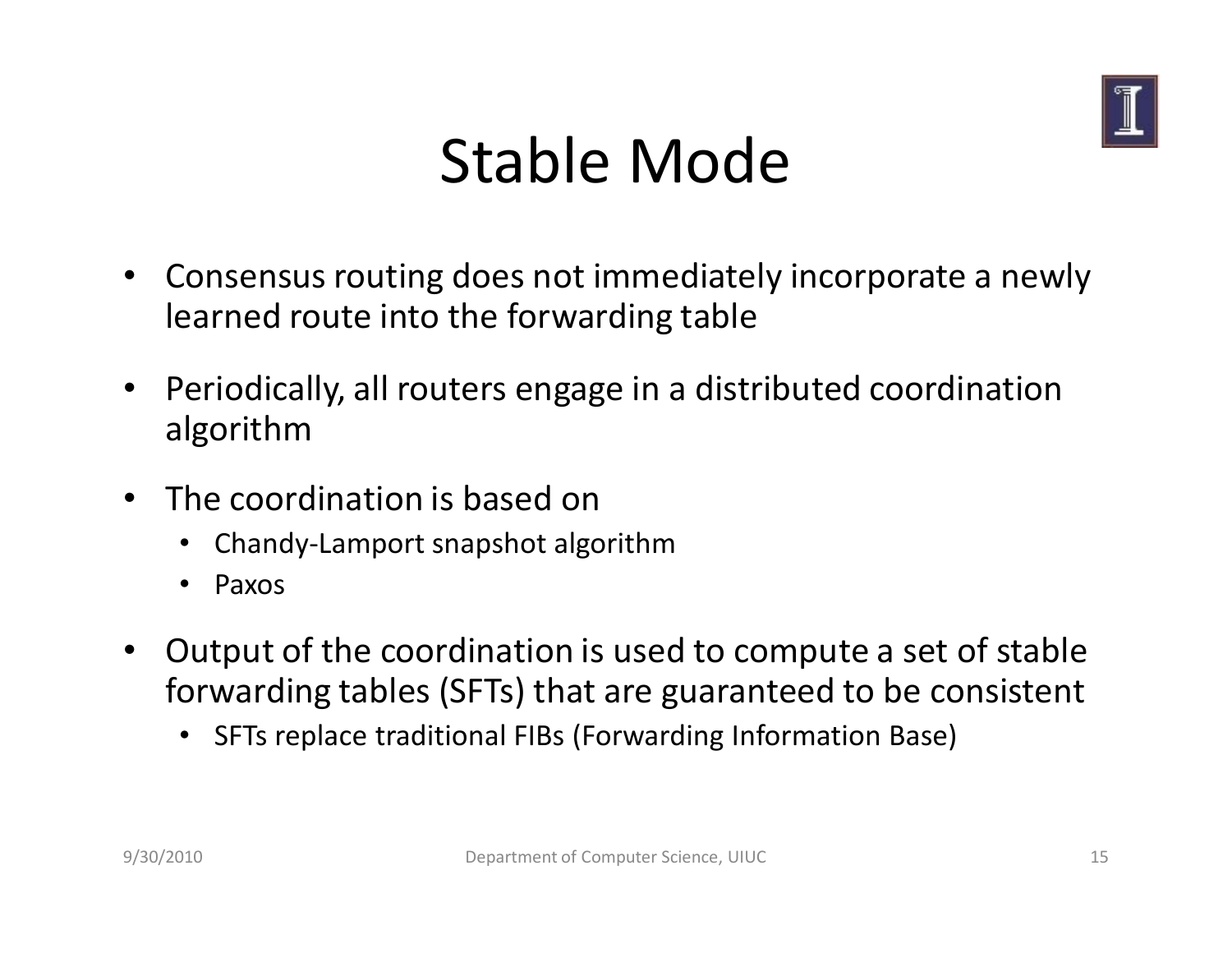

### Stable Mode – Update Log



#### Store updates into the update log without modifying the SFT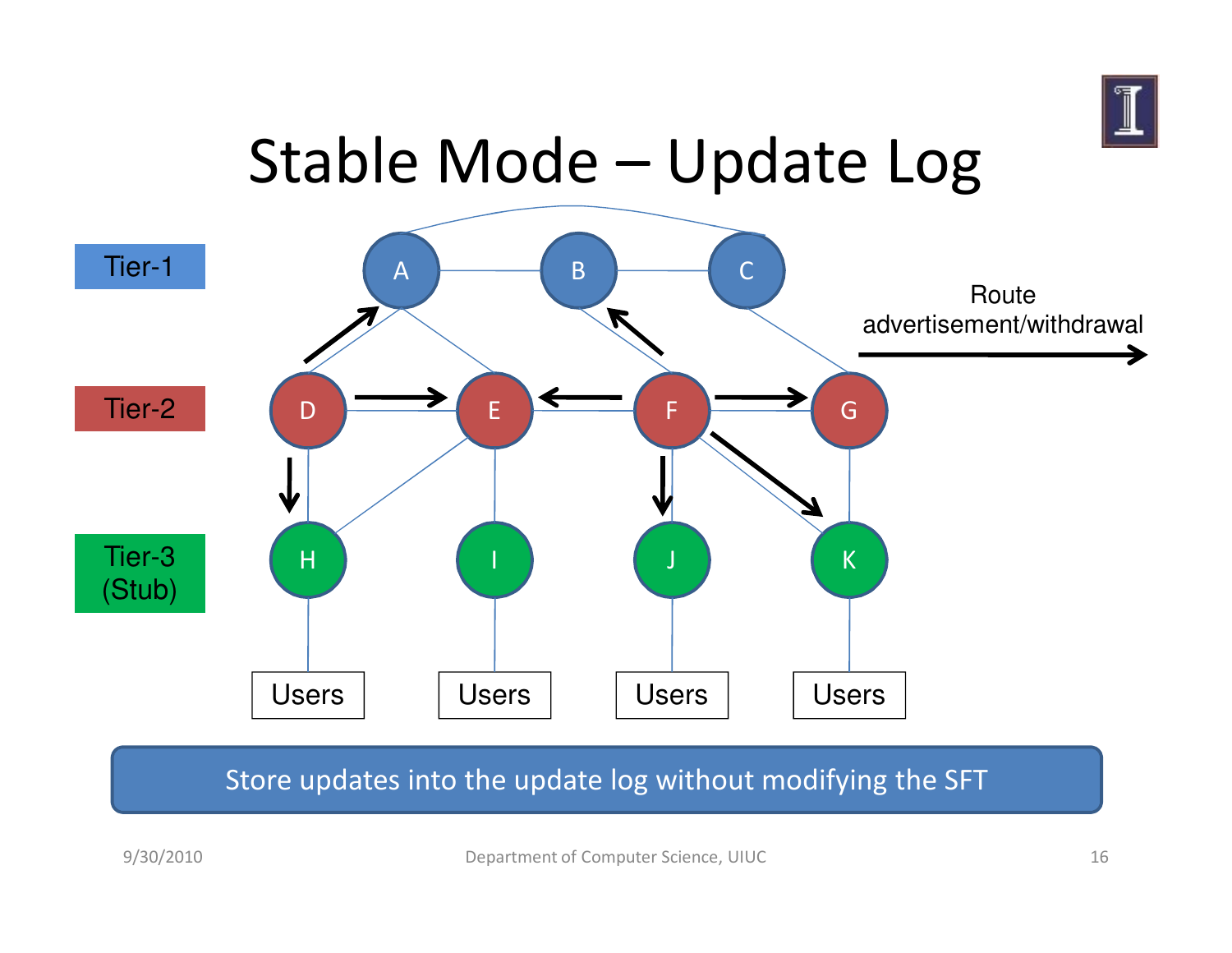

#### Updates in the snapshot may be **complete** or **incomplete**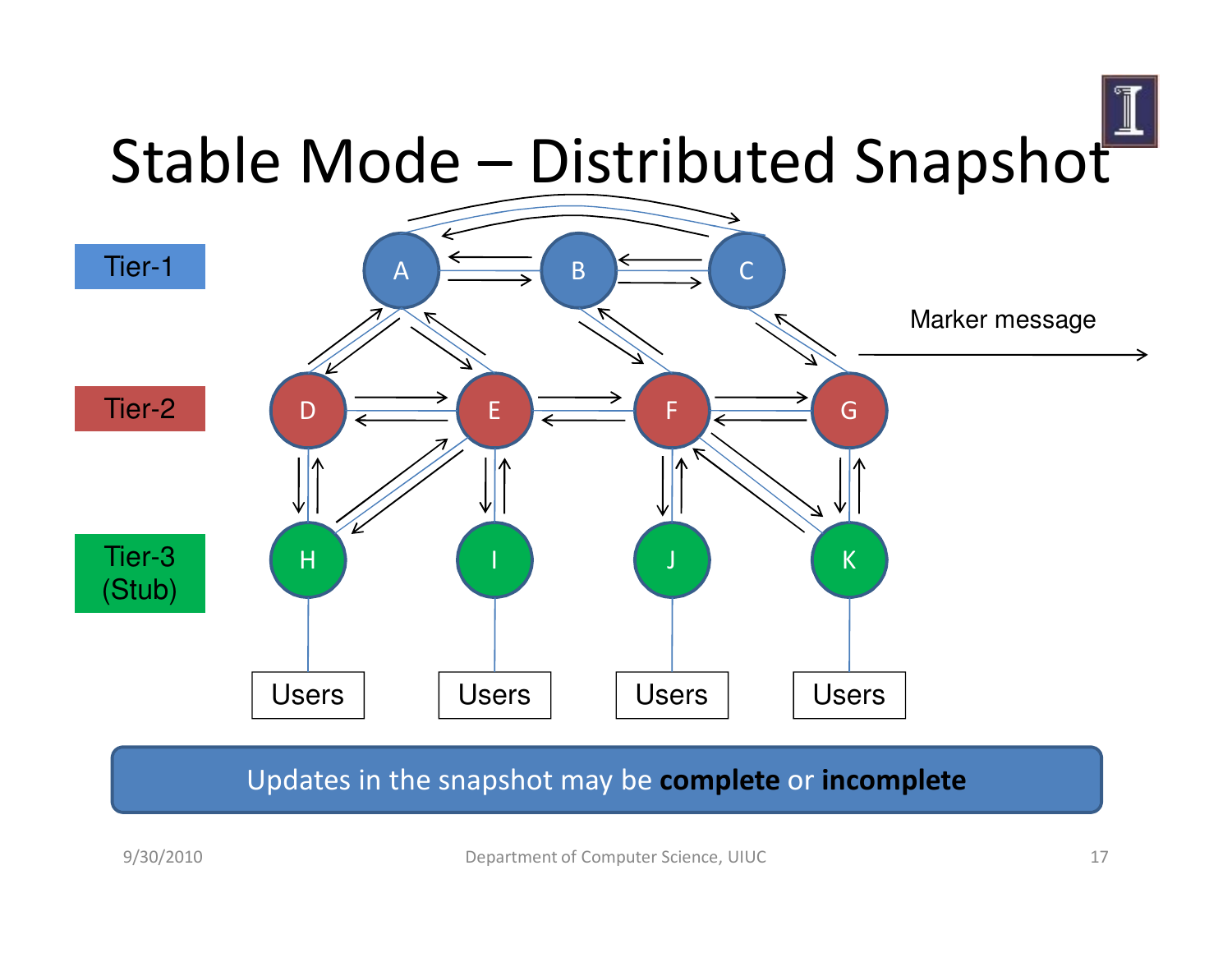

## Stable Mode – Aggregation



#### Tier-1 ASes are good candidates for being consolidators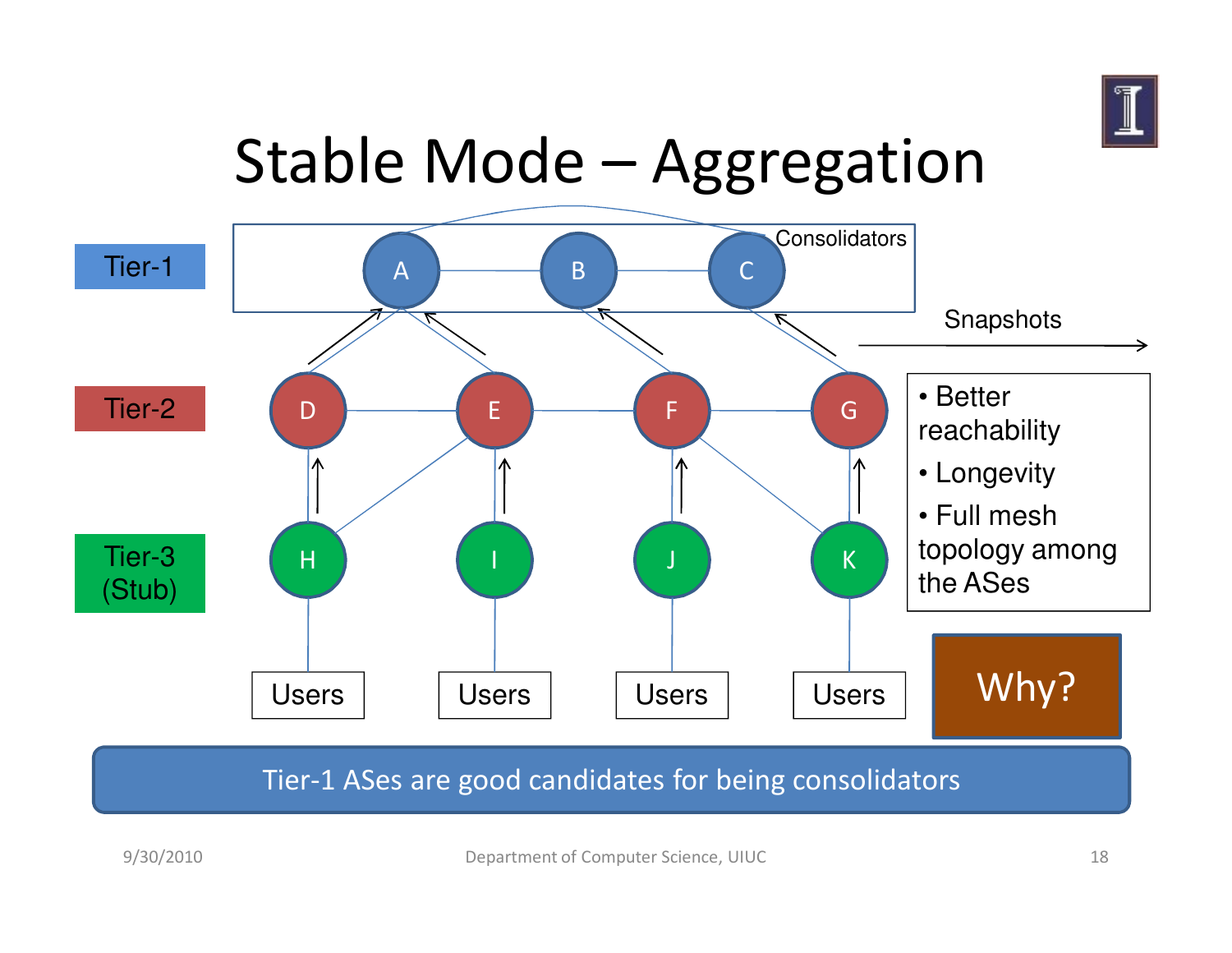

### Stable Mode – Consensus



#### Consolidators run Paxos to agree upon a global view by extracting incomplete updates from the reported snapshots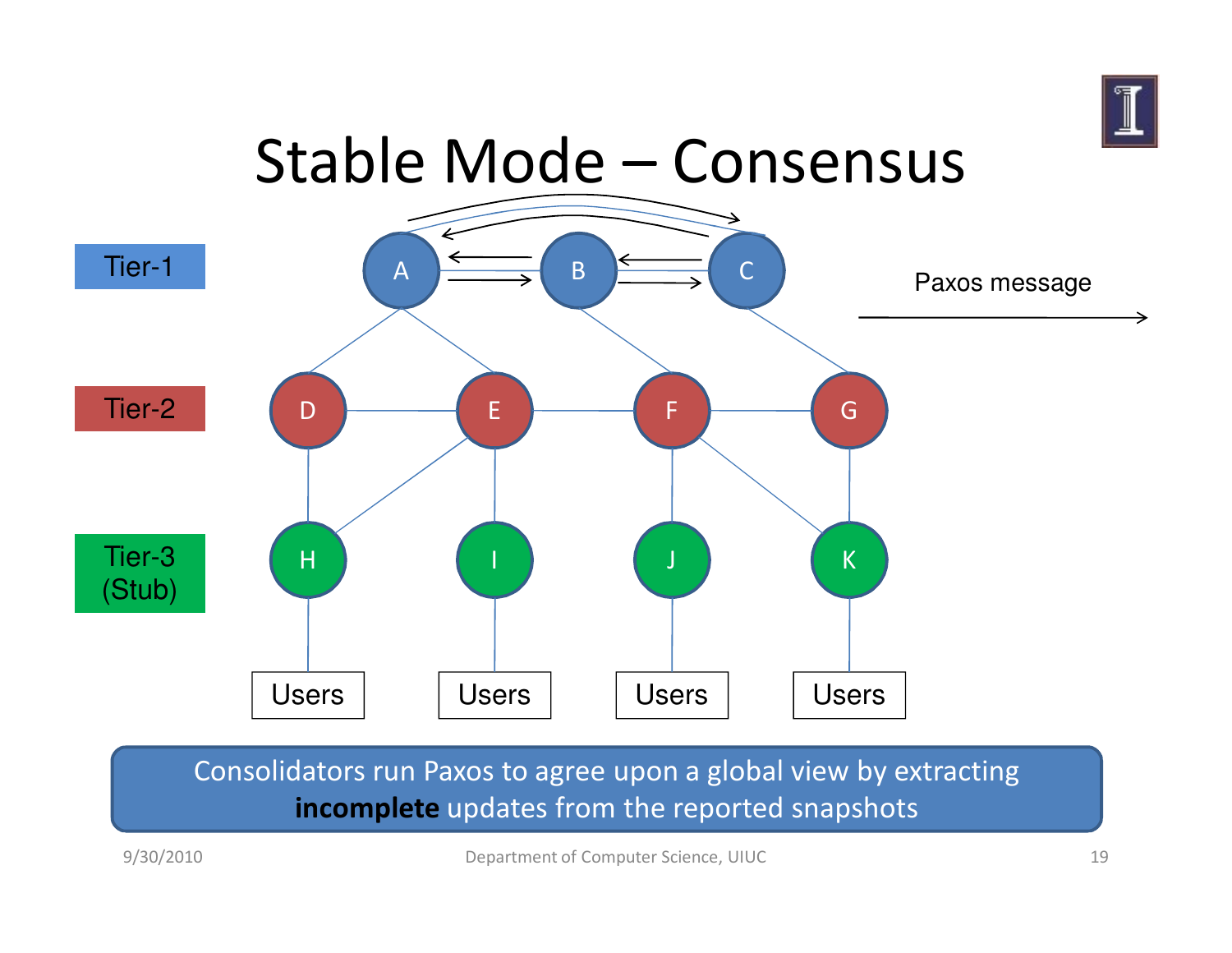



Message contains the set of incomplete updates (I) and the set of ASes (S) that successfully responded to the snapshot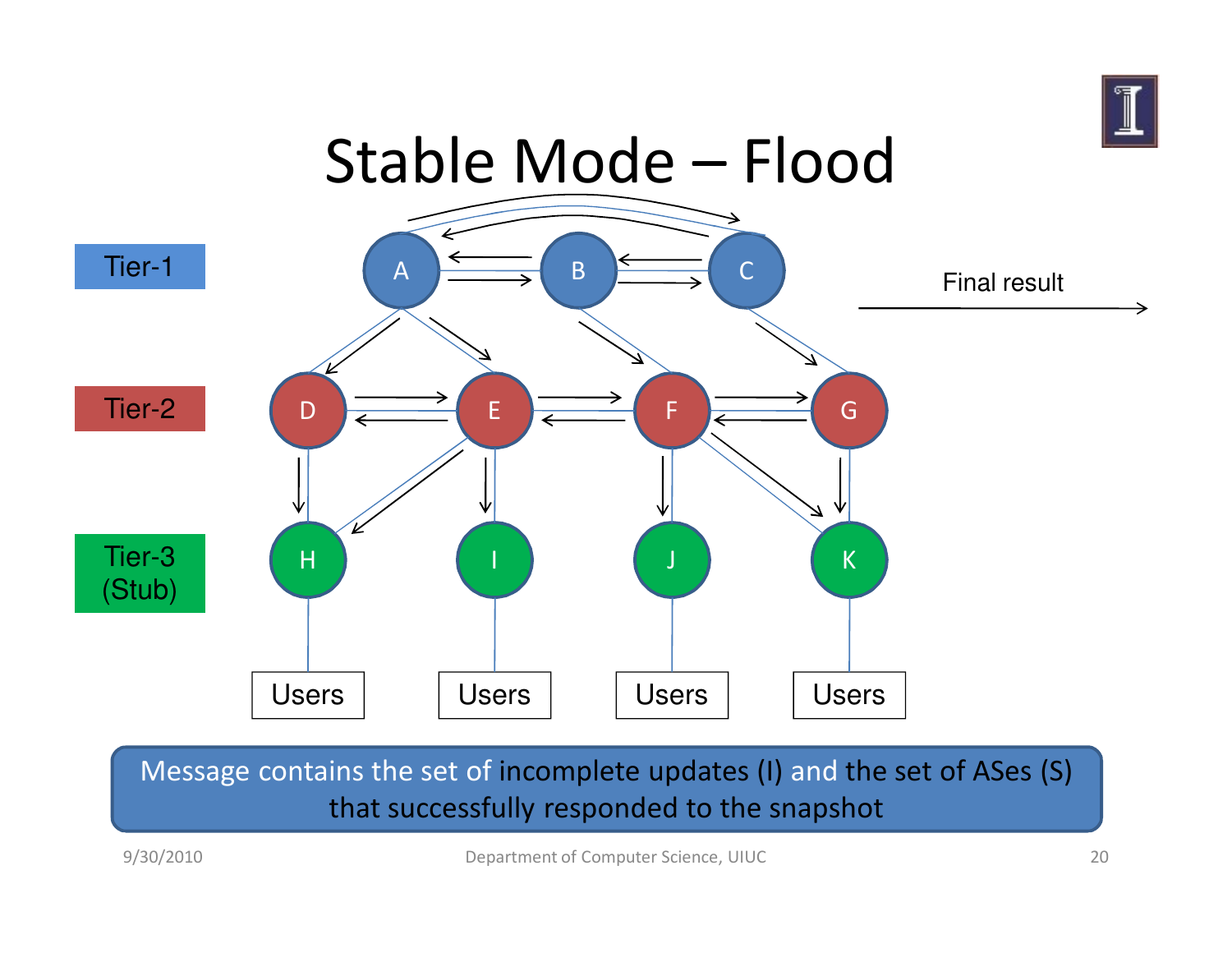

### Stable Mode

- $\bullet$  SFT Computation
	- – SFT is computed using the global set of incomplete updates (I) and local logs
	- – Routes involving ASes not present in S are not placed in the SFT

#### What happens to those ASes?

#### How does this strategy achieve consensus in an asynchronous distributed system?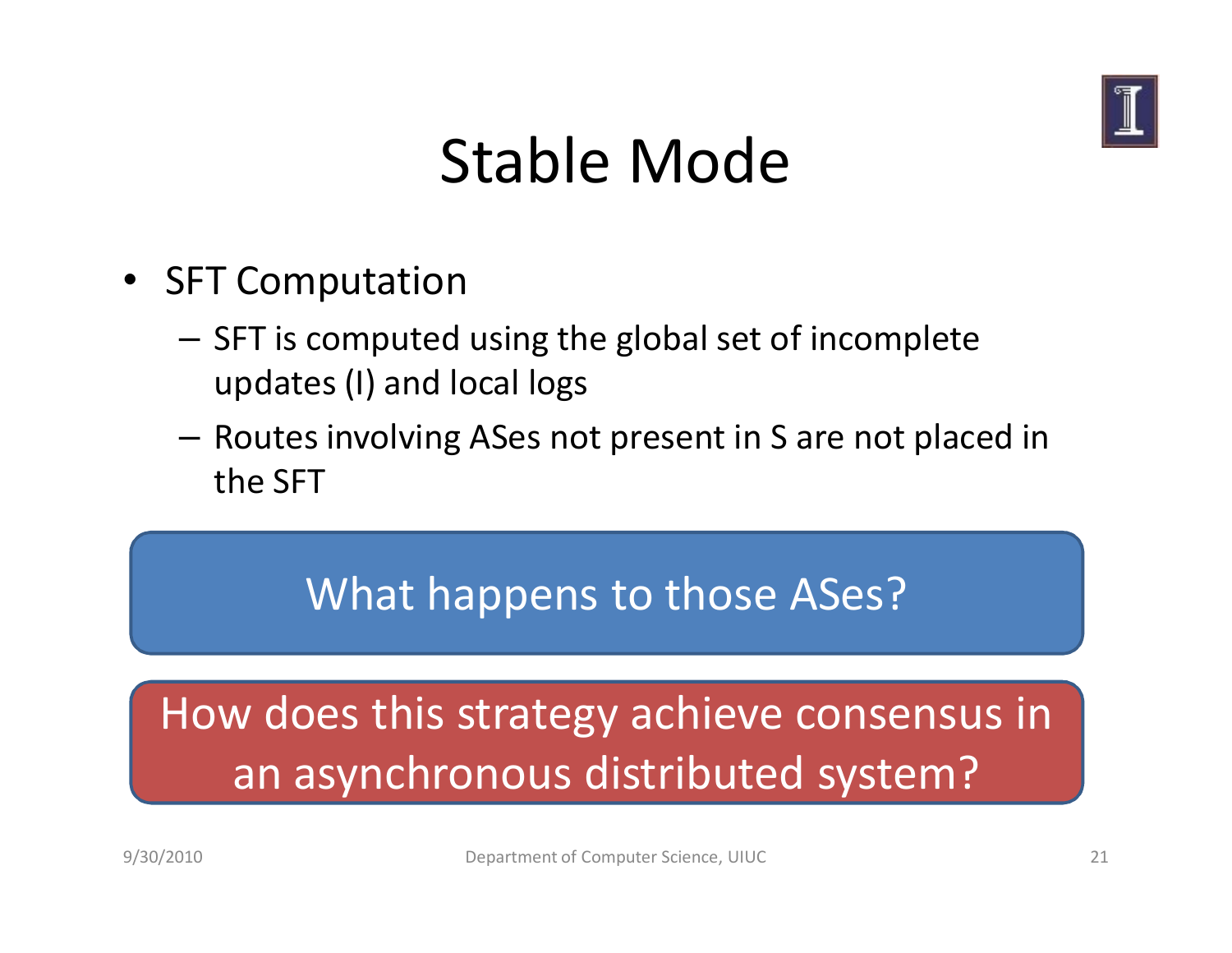

#### Use of two SFTsAB $\overline{B}$   $\overline{C}$ DD E Source (X) Destination (Y) Use  $(k+1)$ <sup>th</sup> SFT Hasn't finished computing (k+1)<sup>th</sup> SFT yet Use  $k^{th}$  SFT Send packet to Y

| <b>Prefix - Y</b>         |           | B                |  |  |
|---------------------------|-----------|------------------|--|--|
| $k^{th}$ SFT              | $B->C->D$ | $C->D$           |  |  |
| $(k+1)$ <sup>th</sup> SFT | $B->C->E$ | $C\rightarrow E$ |  |  |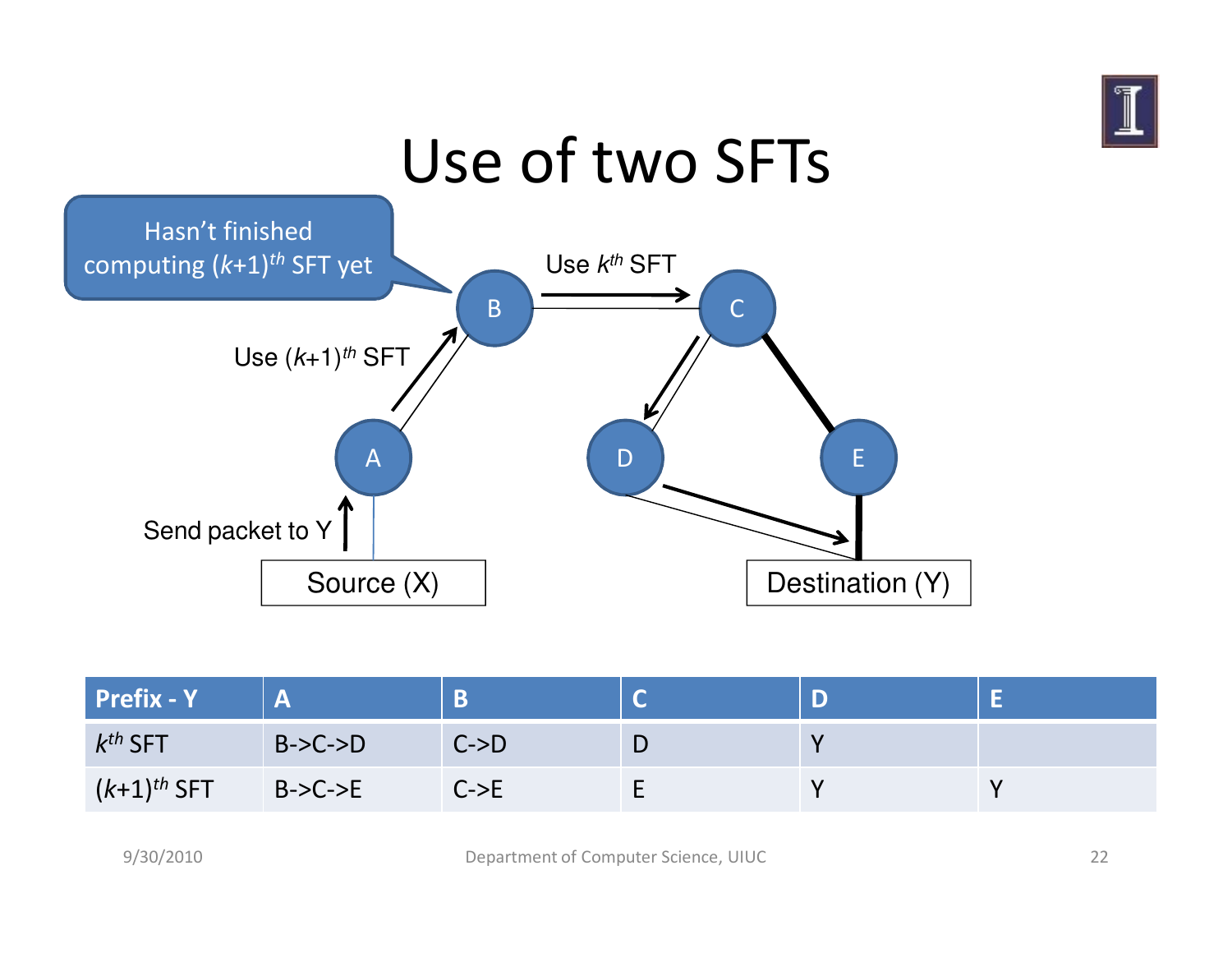

### Transient Mode

- Consensus routing switches to this mode when
	- – $-$  The next-hop router along a stable route is unreachable
	- – $-$  A stable route is not available
- Uses several known schemes
	- – $-$  Routing deflection
	- – $-$  Detour Routing
	- – $-$  Backup route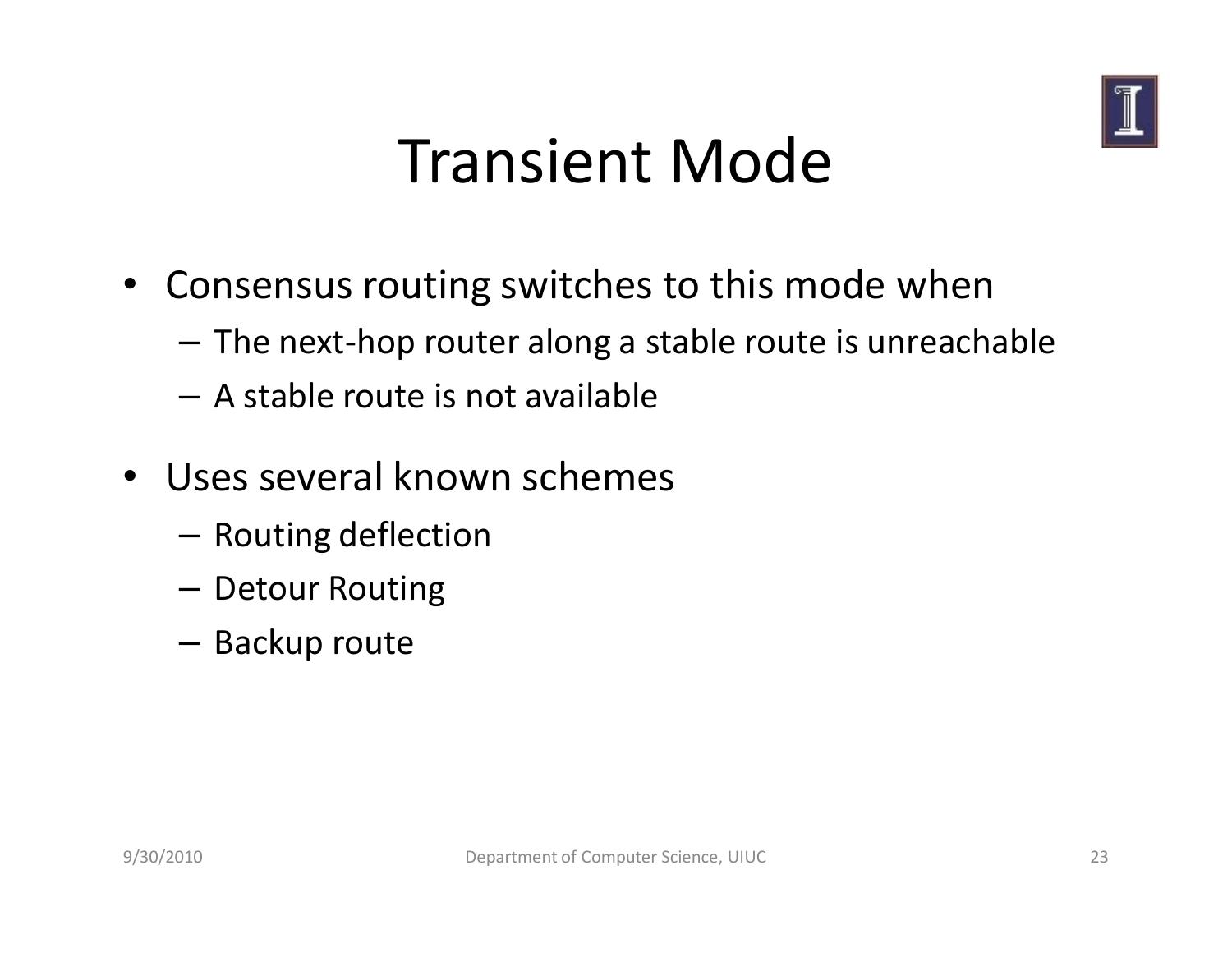

### Route Deflection

- After encountering a failed link, deflect the packet to a neighboring AS after consulting RIB
- $\bullet$  If no neighbor can be chosen, then deflect the packet back to the sending AS (backtracking)
	- However, backtracking alone is not sufficient to guarantee reachability



Limitations of backtracking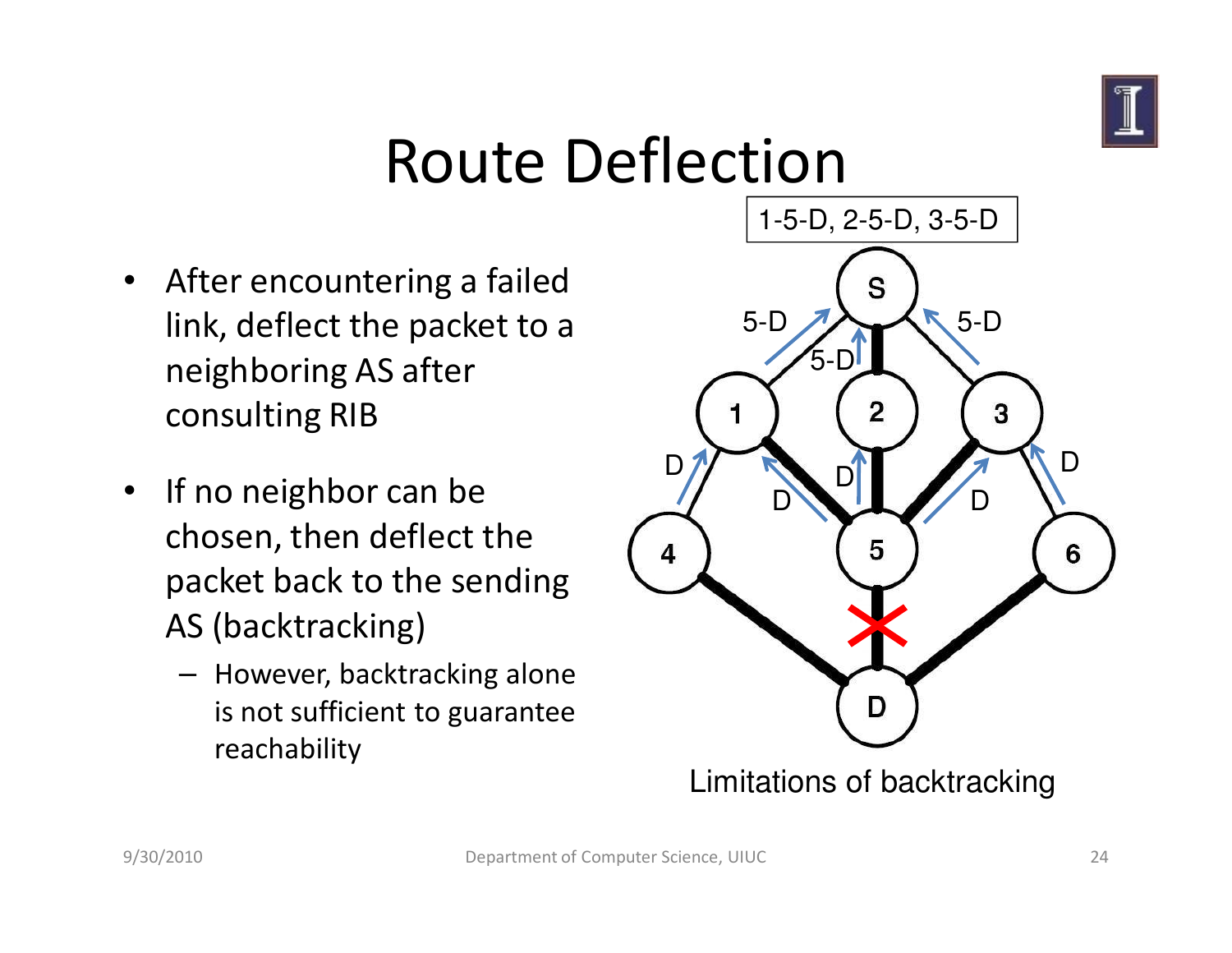

### Other Transient Schemes

- Detour Routing
	- – After encountering a failed link, select a neighboring AS (arbitrarily) and tunnel transient packets to it
	- – $-$  Tier-1 ASes are good choices in this selection
- • Backup Routes
	- – Use pre-computed backup routes to forward packets during failure (e.g., R-BGP)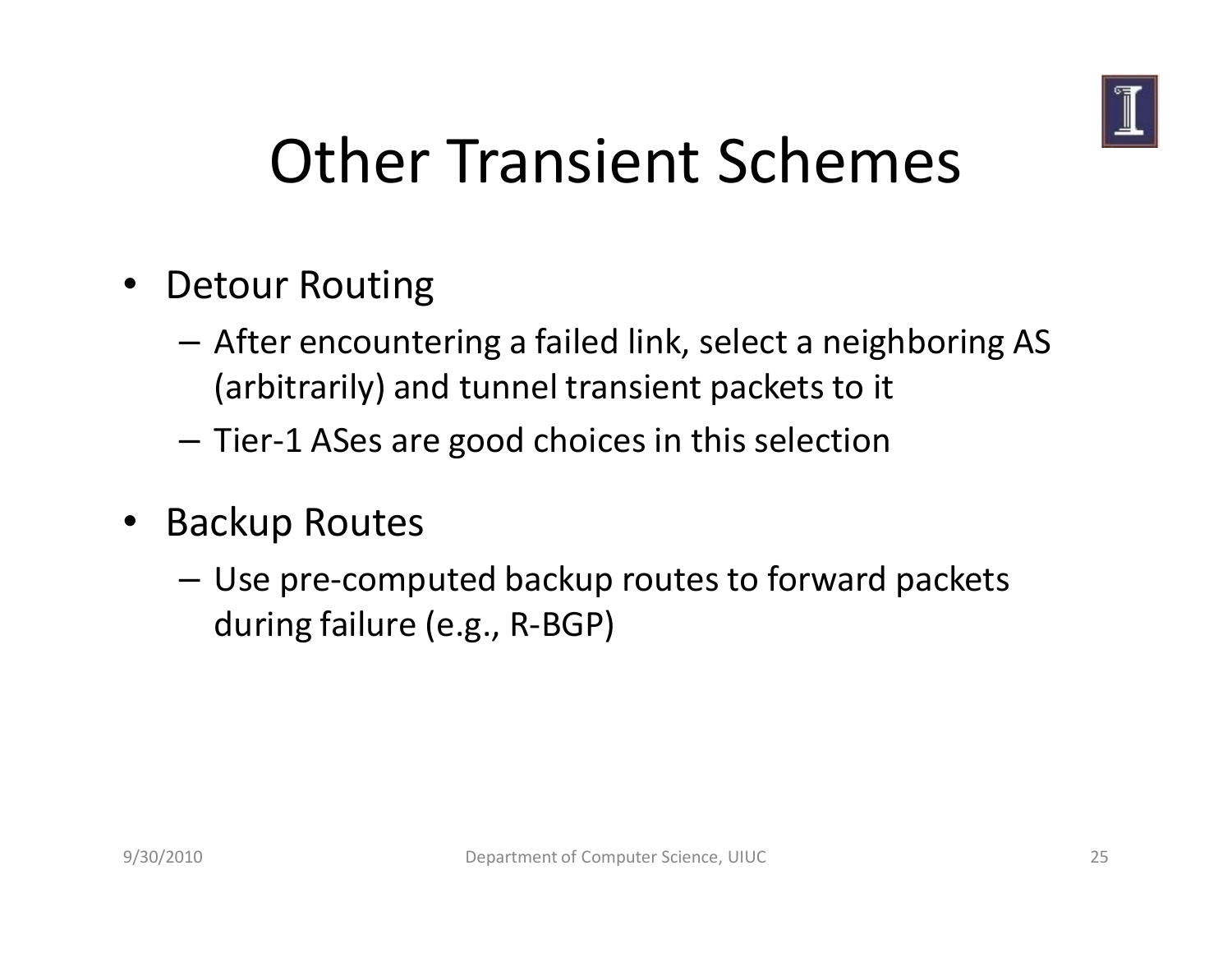

### Evaluation

- Simulation Methodology
	- – CAIDA AS-level graphs gathered from RouteViews BGP tables
		- Includes 23,390 ASes and 46,095 links annotated with inferred business relationships of the linked ASes
- Using XORP prototype to measure implementation overhead
- $\bullet$  Using PlanetLab nodes to measure the cost of consensus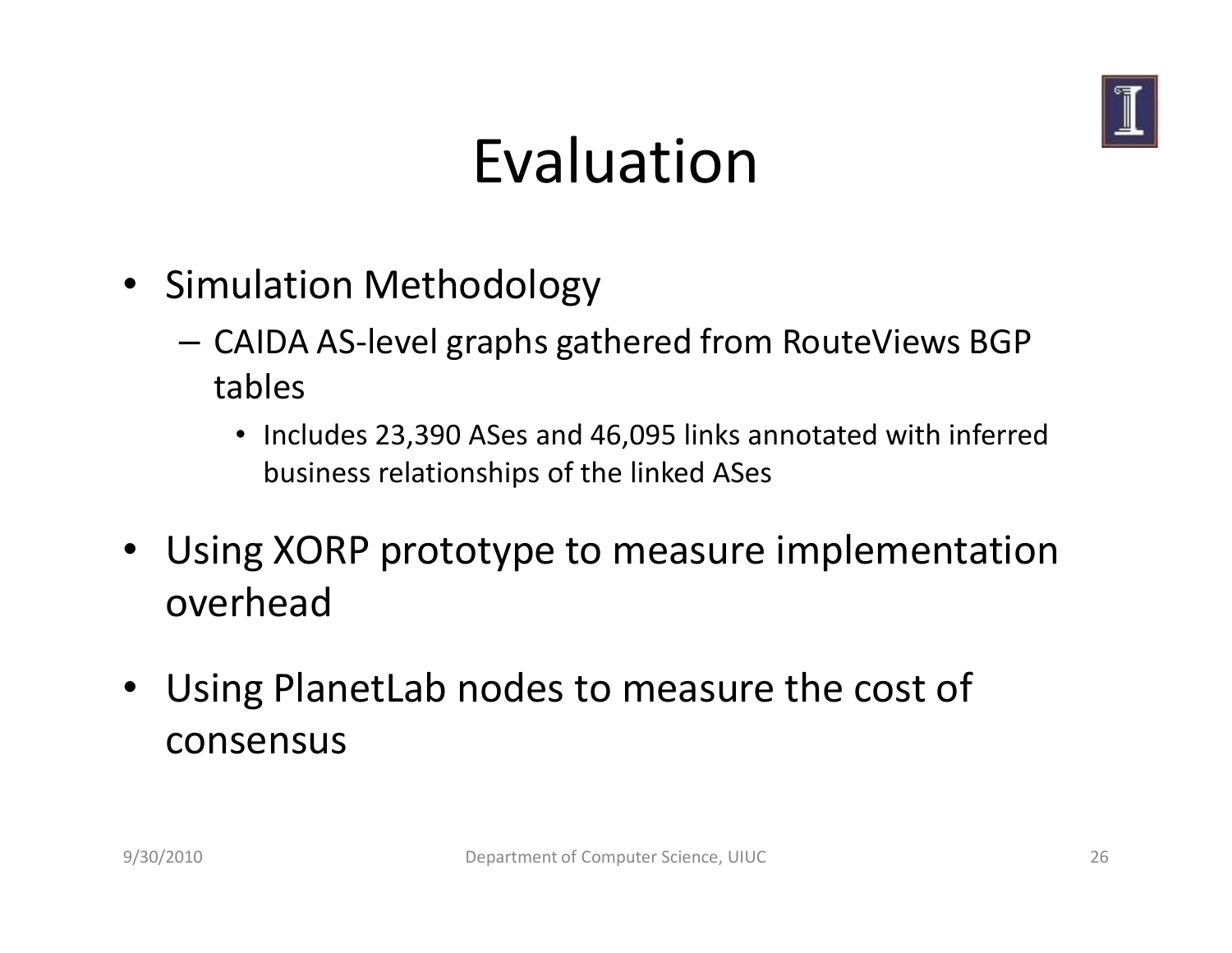

## Link Failure

• One of the links of a multi-homed stub AS is failed during each experiment





#### Consensus routing provides significantly higher levels of connectivity than BGP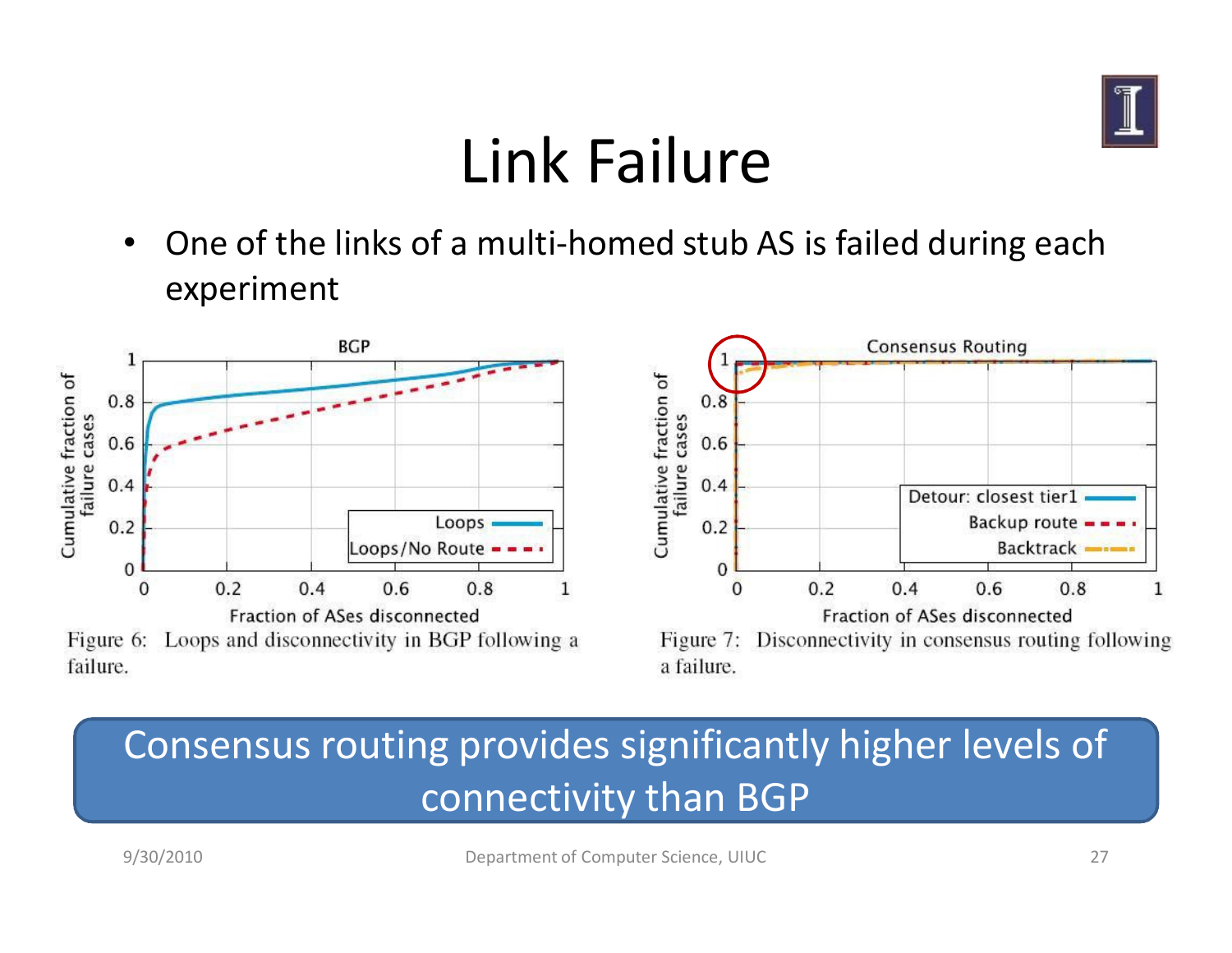

# Effect of Traffic Engineering

• Withdraw a subprefix from all but one of the providers (3 or more) of a multi-homed AS



Consensus routing does not affect routing in case of policy changes

9/30/2010 Department of Computer Science, UIUC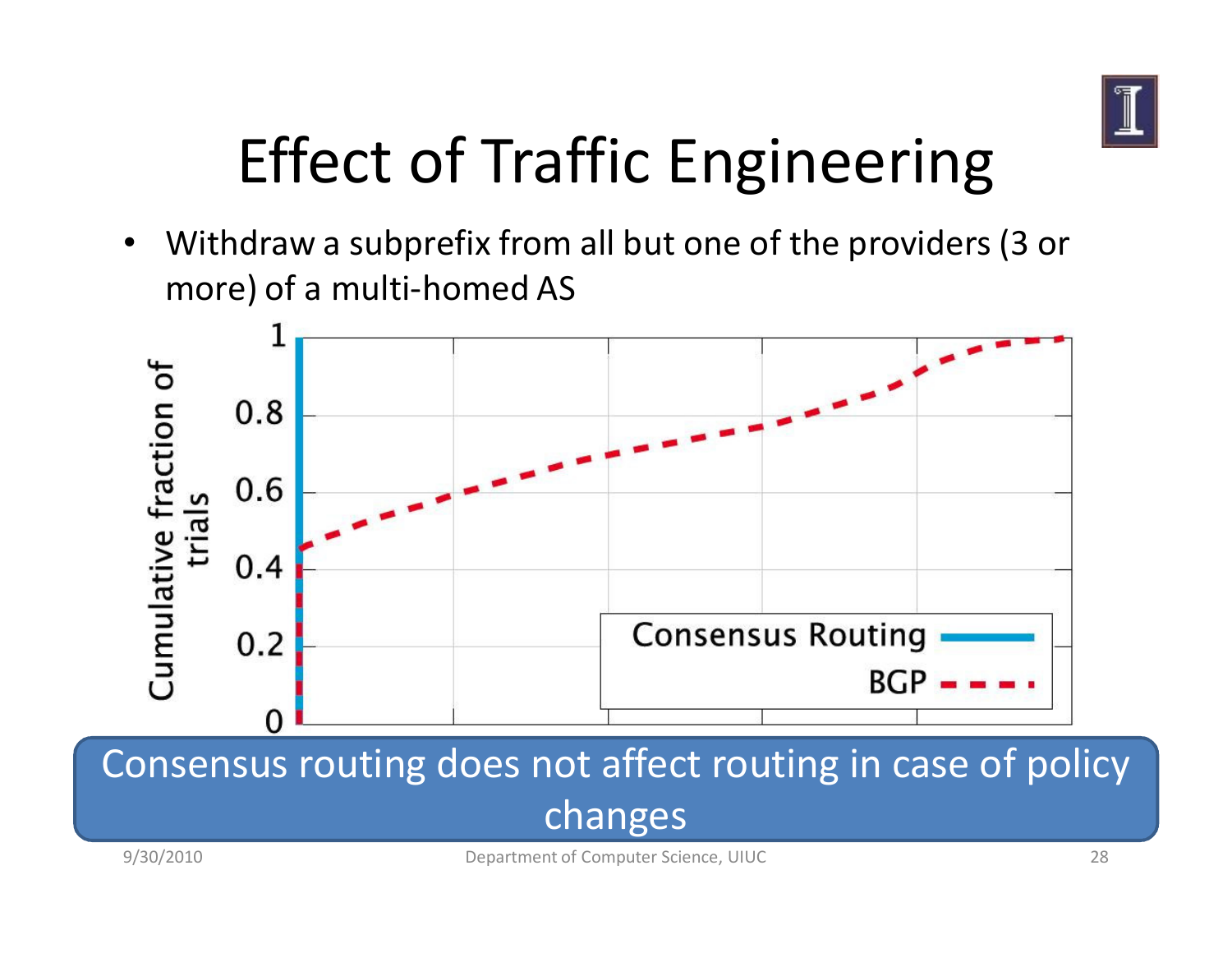

#### Overhead



#### In terms of bandwidth and time, consensus routing incurs little overhead